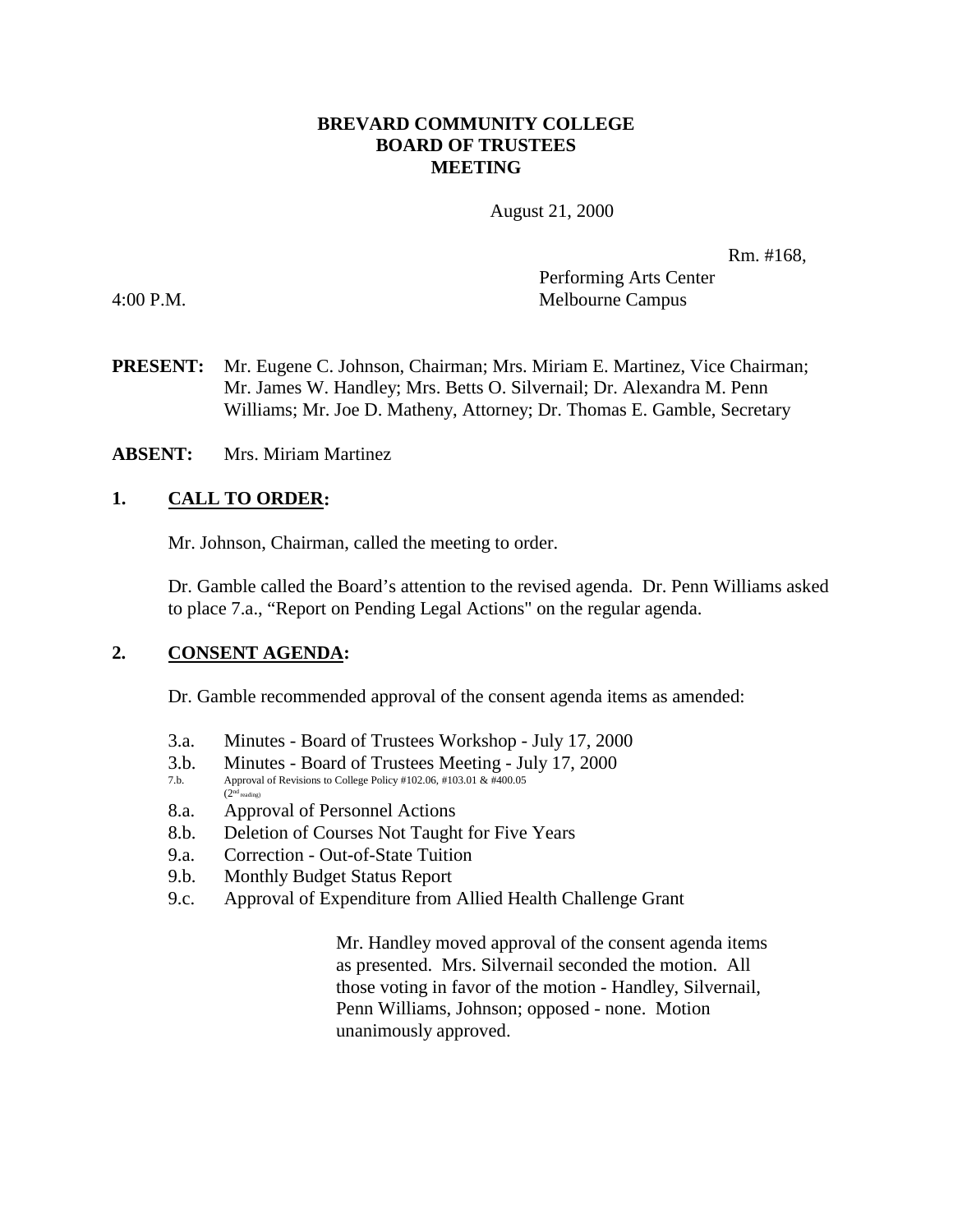# **3. APPROVAL OF THE OFFICIAL MINUTES OF PREVIOUS MEETING:**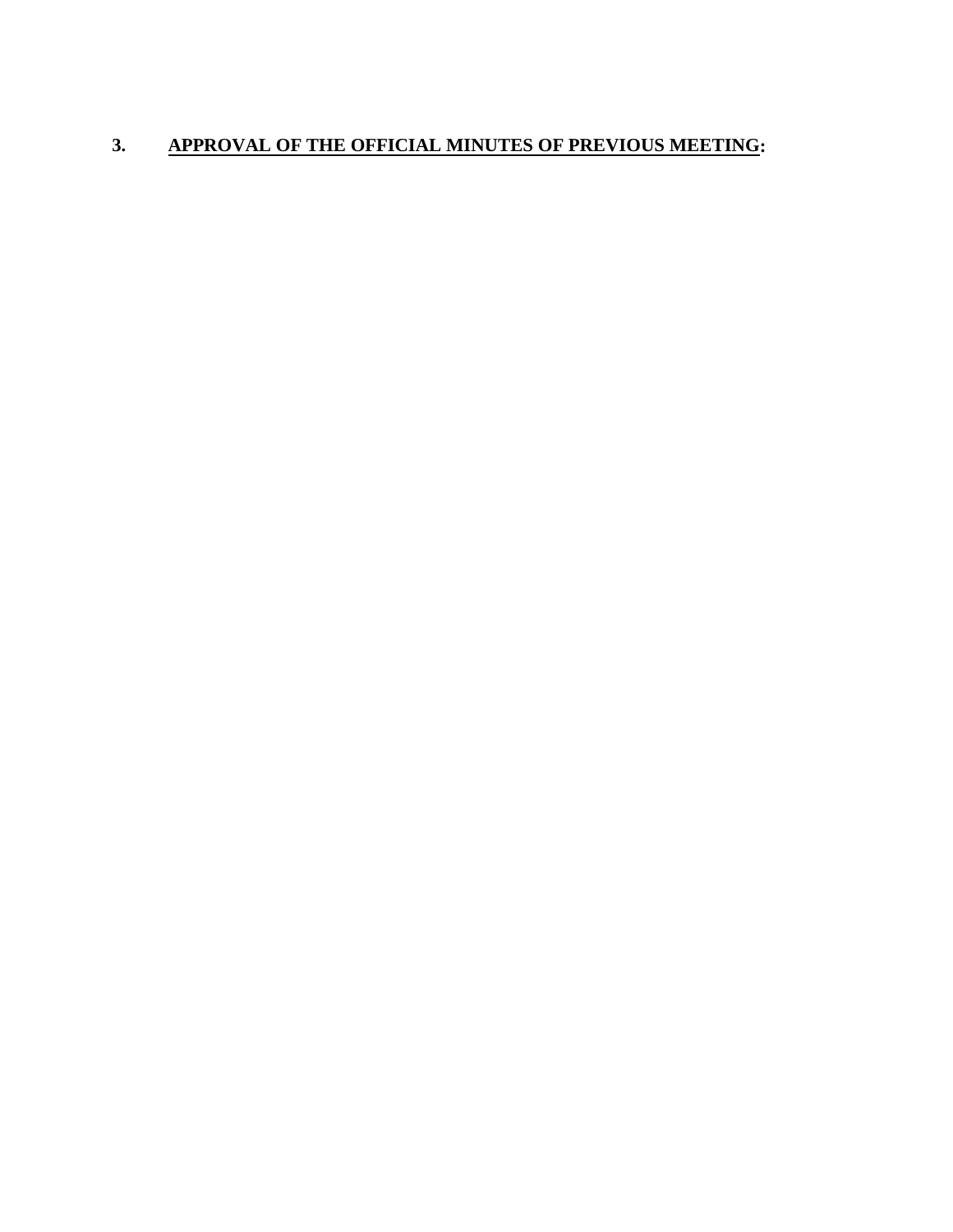a. Minutes - Board of Trustees Workshop - July 17, 2000

Approved – consent agenda.

#### b. Minutes - Board of Trustees Meeting - July 17, 2000

Approved - consent agenda.

# **4. COMMUNICATIONS:**

#### a. Report on SACS Distance Learning Substantive Change Review - Dr. Cobb

Dr. Katherine Cobb, Associate Dean, Distance Learning, addressed the Board of Trustees on what is taking place with the Distance Learning program and the substantive change review. The Commission on Colleges has recognized that many of the institutions have gone through an expansion in the method of education delivery through distance learning efforts. It is important the Commission on Colleges ensure the colleges maintain their quality and they meet the criteria for accreditation that the institution has to meet through their formal accreditation process. Since there has been a substantive change in the method BCC delivers courses in the distance learning program, primarily with the online advances, the SACS accreditation team will be visiting Florida. The review is being conducted for the entire state at the same time. The review has been offered to all 28 community colleges, however, only 13 have chosen to participate for a variety of reasons, i.e., no substantive change of delivery or a recent review has already been conducted. Dr. Cobb reported the 13 that are participating have expanded their distance learning opportunities. In October, approximately 25 individuals, who are members of a SACS visiting team, will come to the State of Florida and will meet with the representatives of the Florida Community College Distance Learning Consortium. From there they will go out in teams to the community colleges. Initially, the Commission on Colleges requested the colleges prepare the document entitled, "Notification of Substantive Change Procedure C: Distance Learning Education" and team members are now reading the document prior to their visit. Dr. Cobb reported the colleges accepted this action as an opportunity to improve the distance learning program.

Dr. Cobb discussed two areas which were cited for improvement, one of which was faculty involvement and appropriateness of a program. Between August 30 and the first of October the team members will be electronically visiting BCC's online campus. The team will physically arrive on Sunday, October 8 at Orlando and Dr. Cobb and Dr. Gamble will meet with them at that point. A Cocoa Campus visit will be held at a later date. They will then meet as a group and discuss the 13 colleges and make recommendations for improvement on any area covered in the substantive change review. Dr. Cobb felt the college was well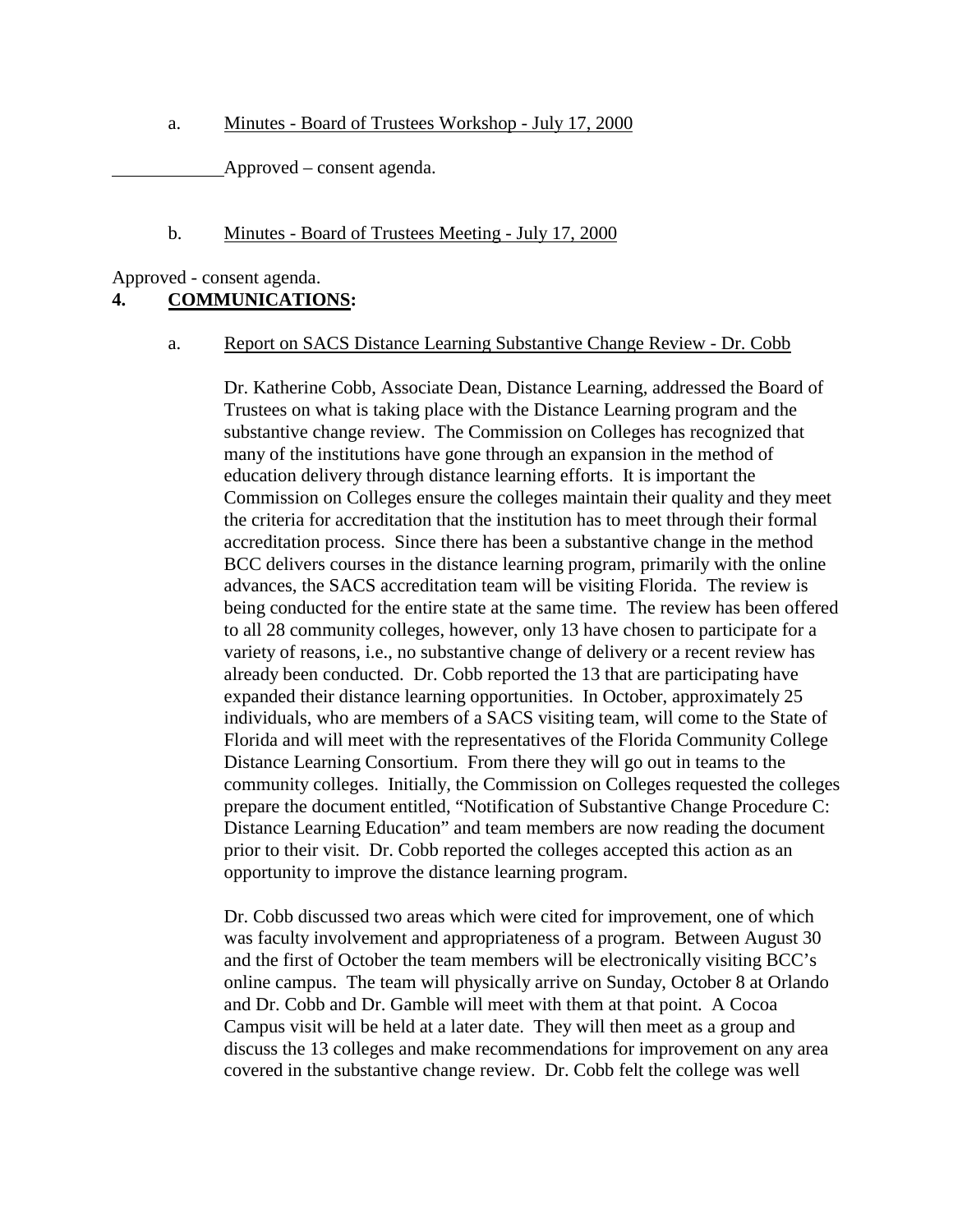prepared for the visit. The SACS visiting team

#### **5. CITIZEN'S PRESENTATION:**

None

#### **6. CONSTRUCTION AND DEVELOPMENT:**

#### a. Status of Construction Report - Mr. Little

Mr. Al Little, Vice President of Finance and Administrative Services, reported on the progress made on the Palm Bay expansion project. Progress is being made on the library/science building. The structure is expected to be dried in by the end of September at which time will begin the task of electrical, plumbing, drywall and other aspects of construction to complete the project. Dr. Purga has been working with the college purchasing department on equipment needs for the building.

Board of Trustees Meeting July 17, 2000 Page -4-

> The BCC/UCF joint-use facility is the only aspect of the expansion project left to contract. Advertising is being done for a construction manager and a proposal for that will be brought to the Board next month. The financial issues with the architects have been resolved and Stottler Stagg has agreed to pay \$22,000, which is the difference between change order #1 and the cost the college would have incurred had the proper documentation been in the bid package. A new architect has been placed on the project and the college is pleased with the progress he is making with an improved communication line being maintained. The plans for the BCC/UCF joint-use facility are currently 60% complete. UCF was unable to identify funds to build a fourth floor on the building, therefore this will be a three story structure. Ground breaking on the building should take place by the end of the year with the finalized plans being presented to the Board for approval in October. The science and library building is expected to be available for occupancy next summer and the joint-use building should be complete by December 2001.

Mr. Little provided an update on the welcome center plans and stated he expects to bring the final a contract to the Board at the next meeting. The construction manager and the architect are working on finalizing the plans and preparing the cost estimates for both the Cocoa and Melbourne projects. Next summer is the anticipated completion date for both projects.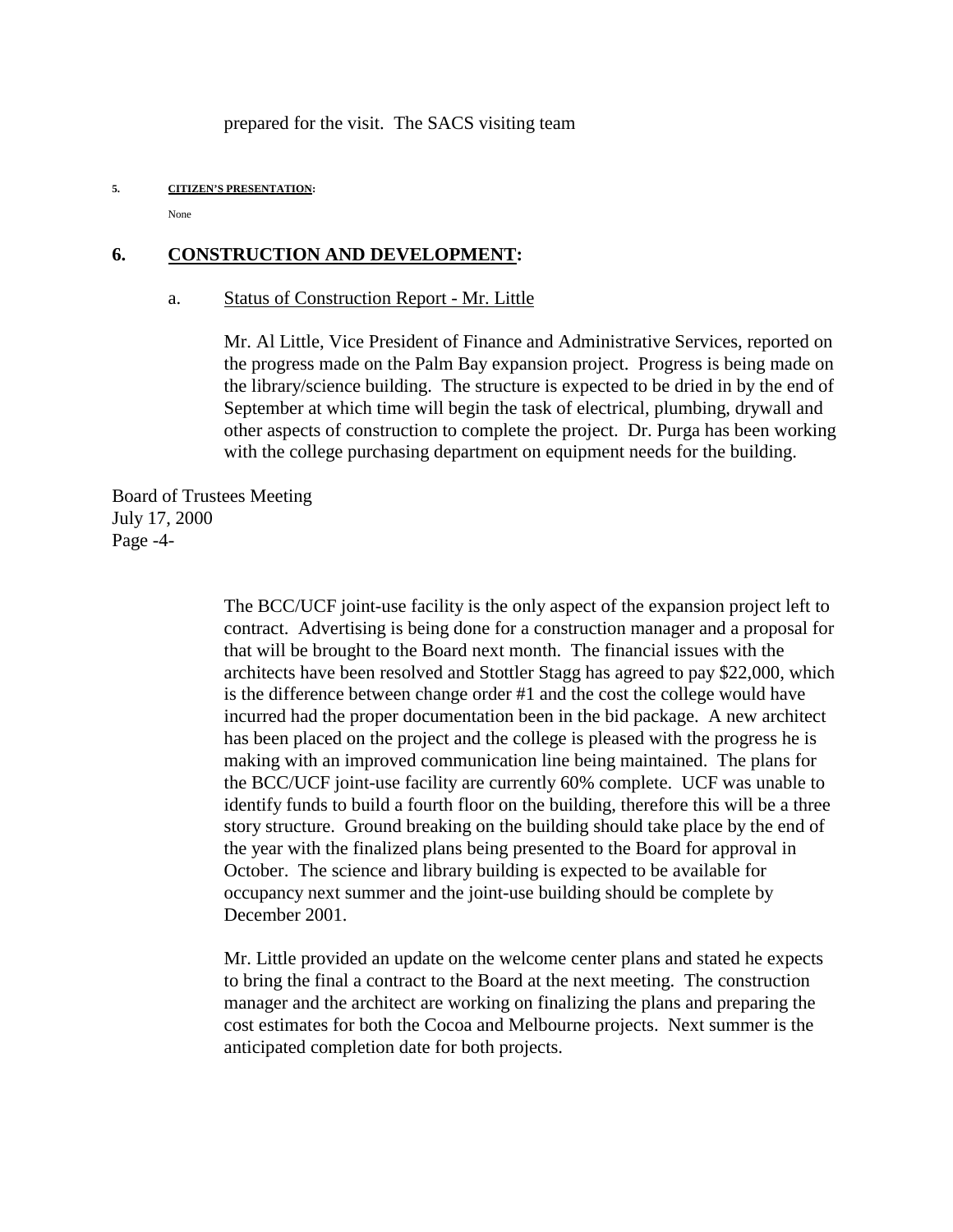Work is progressing for the Titusville Campus HCAV project. Construction will continue for most of the summer.

Mr. Little recognized the college's maintenance crew who have successfully completed approximately 100 renovation and repair projects across the college's campuses. He recognized Mike Jones from the maintenance staff who was in charge of all of the projects and commended him for the fine job he has done.

Mr. Little reported the performance contract with FP&L is progressing. FP&L is currently working on their energy survey and will meet with BCC representatives once it is complete. They are working with the college on the Titusville A/C project.

The college is connected with Time Warner between the Cocoa and Melbourne campuses and the Melbourne and Palm Bay campuses. The connection should be up in the near future with Titusville. The response time has been extremely satisfactory. Mr. Little reported from the input he has received, the Time Warner connection has exceeded all expectations.

Board of Trustees Meeting July 17, 2000 Page -5-

> b. Midwest Research Institute Quarterly Report/Business Plan - FY 2001 - Dr. Purga/Dr. Hall (Addendum)

Dr. Bert Purga, Palm Bay Campus President, introduced Dr. Andrea Hall, Senior Vice President of Midwest Research Institute (MRI). Dr. Hall reported on preliminary figures for the quarter and reported MRI did sustain losses due to some contracts which had been in place for a number of years prior to the management and operations agreement. The contracts do not fully cover the costs of the activity, therefore, it was anticipated there would be some loses during the year. Dr. Hall estimated for the first closing, which will be in approximately ten days, the profit for the year will be between \$50,000 and \$60,000 for the full year. Dr. Hall reported one of the objectives was to change the business mix and slowly work off contracts which are not covering costs and to bring in more business that is more in the research as opposed to testing line. There were strong sales of more than \$4 million and a variety of new clients were added.

Dr. Hall reviewed the MRI Florida Division/Florida Teaching and Research Laboratory FY 2001 Business Plan. Sales of \$4.6 million are forecast with revenues of approximately \$4.2 million. After income and expenses, a net gain is expected of \$170,000 in 2001. Dr. Hall reported in June, MRI's Board of Directors met and gave permission for moving ahead on the purchase of the laboratory. The MRI Board has assigned a committee to work with Dr. Hall in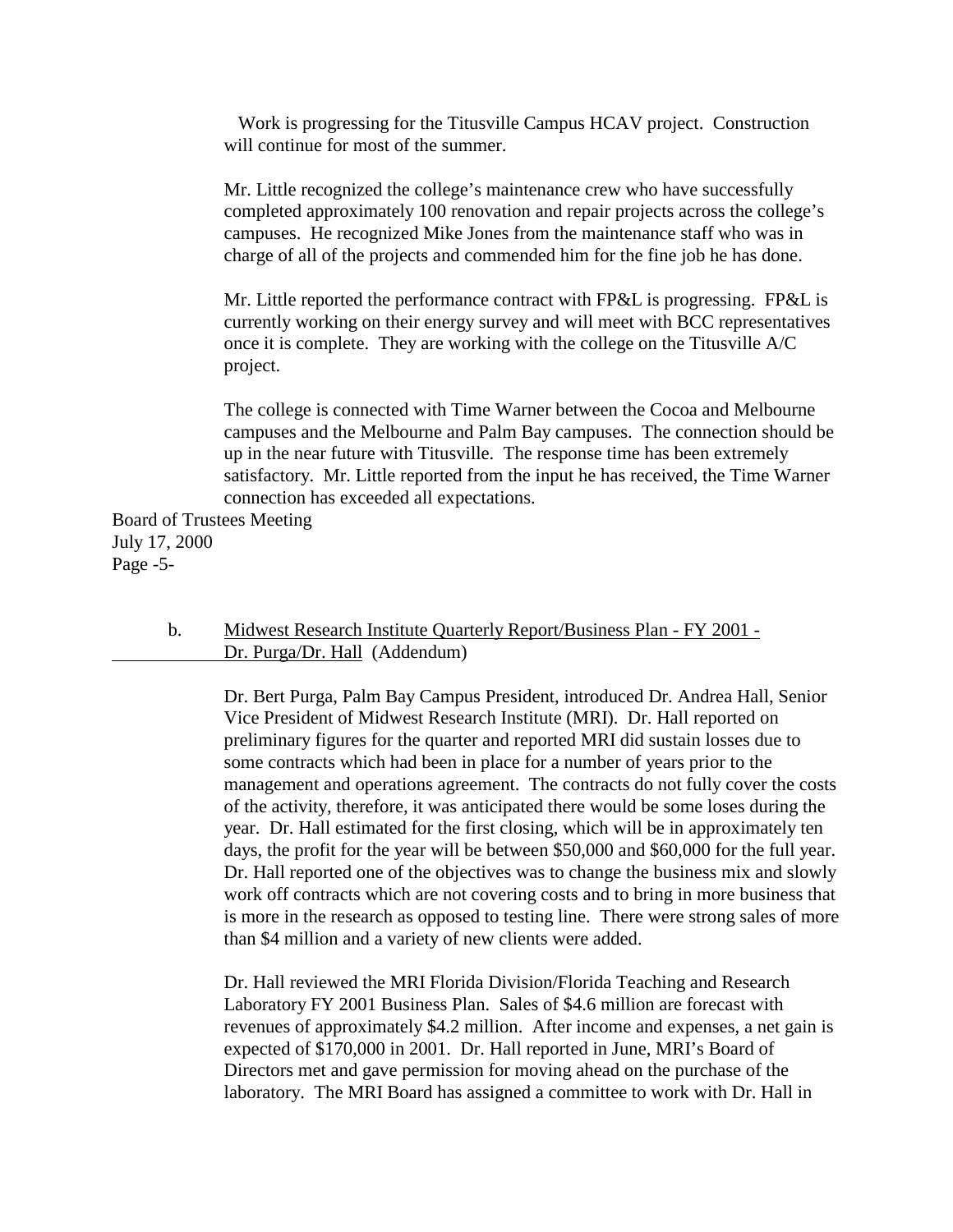guiding negotiations for the purchase of the facility.

Mrs. Martinez asked how the agreement would work if the purchase took place during FY 2001. Dr. Hall responded this should be part of the negotiations as MRI moves forward in the purchase process. The time frame was discussed and Dr. Hall indicated MRI is ready to move forward rapidly.

# **7. OLD BUSINESS:**

a. Report on Pending Legal Actions - Mr. Matheny

Approved - consent agenda.

# **8. NEW BUSINESS:**

a. Approval of Personnel Actions - Ms. Oglesby

Approved - consent agenda.

Board of Trustees Meeting July 17, 2000 Page -6-

b. Revisions to College Policy #102.06, #103.01 and #400.05 ( $1<sup>st</sup>$  Reading)

1st reading acknowledged as part of the consent agenda.

c. Review of State Audit, Year Ending 1999 - Mr. Little

Dr. Gamble stated the college is extremely proud of the audit which has taken place this year. It is reflective of the effort of Mr. Little and his staff to see that the college is placed in the best possible posture.

Mr. Little briefly reviewed the operational audit for the fiscal year ended June 30, 1999. He reported the auditors reviewed all aspects of the college over several months in order to prepare the report. There were only two findings in the report, one of which repeats concerns regarding a direct support organization which lost money for several years. Having only two findings in the report placed the college in an elite group and due to the results of the audit, the Auditor General's office has decided they will not need to perform an operational audit on BCC this year. Due to their heavy workload, they are skipping audits on colleges having excellent results. Only six of the 28 community colleges fall into this category.

BCC has reduced the number of findings in the audit from as many as fourteen two years ago to two for this year. The only new finding is with regard to the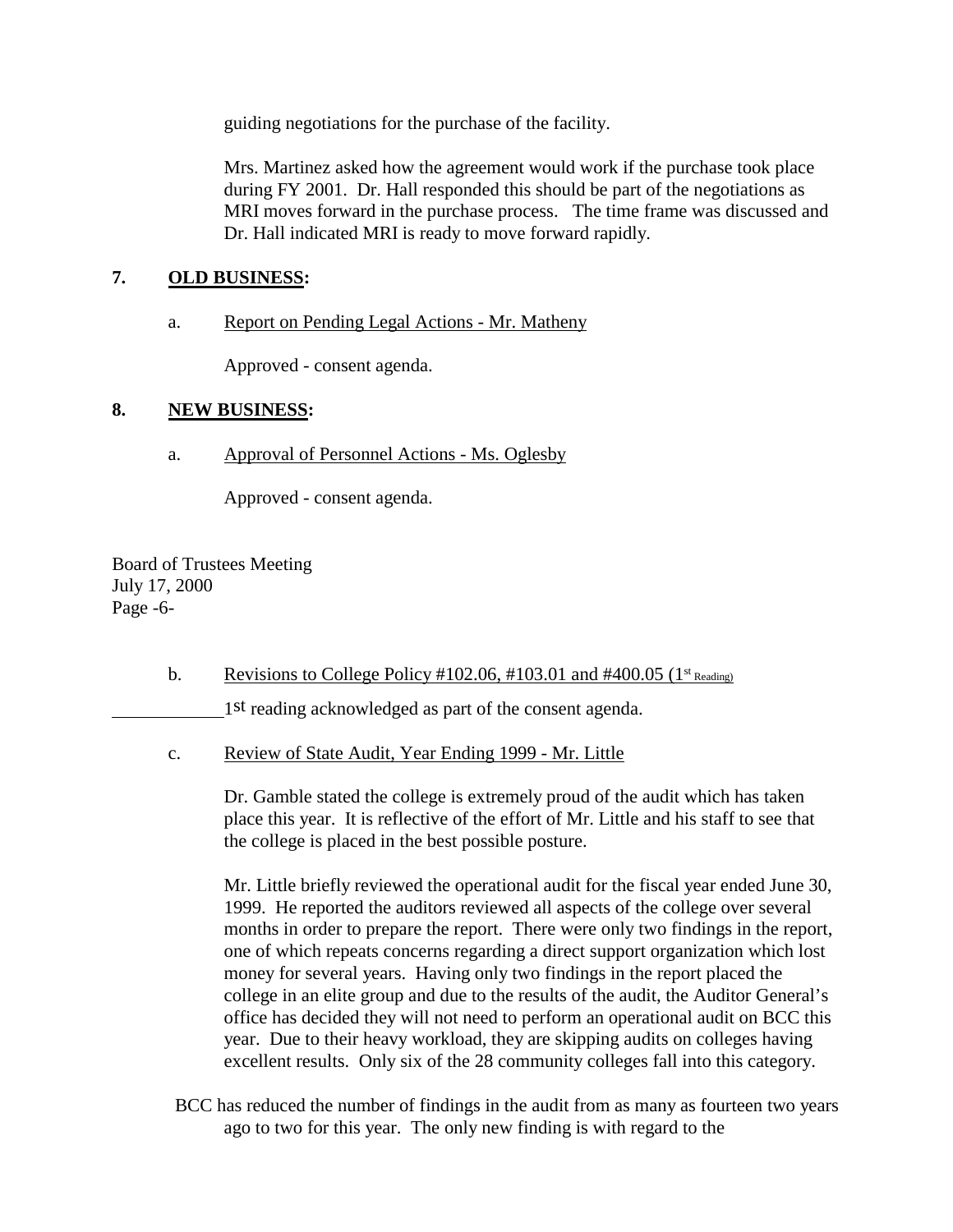college's budgeting of student activities and services fee. Some expenditures in this area were questioned by the auditors as they were not included in the budget approved by the Student Activities Counsel. This was an administrative oversight which came at a time when both the position of Vice President for Finance and the Associate Vice President for Accounting were vacant and the individuals preparing the budget were not aware of everything which should be included in the budget submitted. The complete student activities and services budget has been approved by the Student Activities Counsel for both the past 1999-2000 and the 2000-2001 year. No further problems are anticipated in this area.

#### d. Selection of College Attorney - Dr. Gamble

Dr. Gamble reported it is important to recognize that the contract for attorney's services is with the Board and not the administration of the college. At the present time the college's contract allows the continuance of the existing arrangement until the Board makes a decision. Dr. Gamble reported the college solicited more than 400 legal firms in Brevard County and a few out of county firms. Seven applicants were received in response to the RFP which was sent out.

Board of Trustees Meeting July 17, 2000 Page -7-

> The Board went through a process of reviewing materials from those firms and selected four finalists – Amari and Theriac, Dean Mead, Holland and Knight and Joe Matheny. The presentations held prior to the Board meeting included a fifteen minute exposition by the firm and time for questions.

> Mr. Johnson spoke positively regarding Mr. Matheny's presentation and his 32 years of experience with the college and felt strongly about continuing services with Mr. Matheny. Mrs. Martinez requested Dr. Gamble's comments pertaining to the quality of Mr. Matheny's services. Dr. Gamble spoke favorably regarding Mr. Matheny's services and he stated the college administration would be supportive of continuing Mr. Matheny as the attorney. Mrs. Silvernail recommended a two-prong approach to meeting the college's legal needs. It was the consensus of the Board to go with a two-prong approach. Dr. Gamble felt it would be feasible to continue with Mr. Matheny as the primary attorney and refer to another firm cases which require other expertise. Mr. Handley spoke favorably regarding the firm of Amari and Theriac, although he felt all four firms were excellent. Mrs. Silvernail felt the law firm of Holland and Knight offered a wide variety of expertise, especially in the area of union negotiations and employee relations. Further discussion followed on attorney services and needs of the college.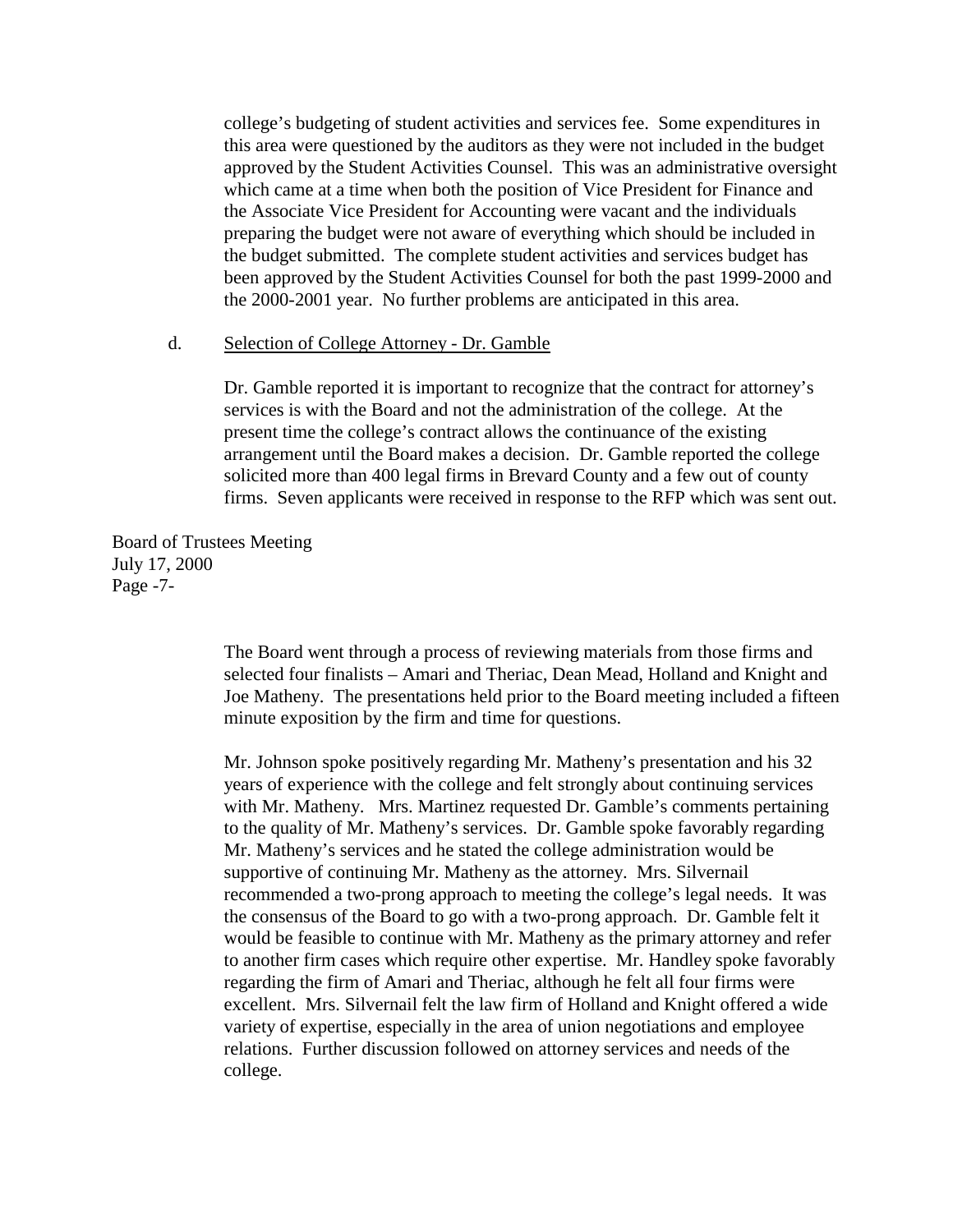Dr. Penn Williams moved approval to retain the legal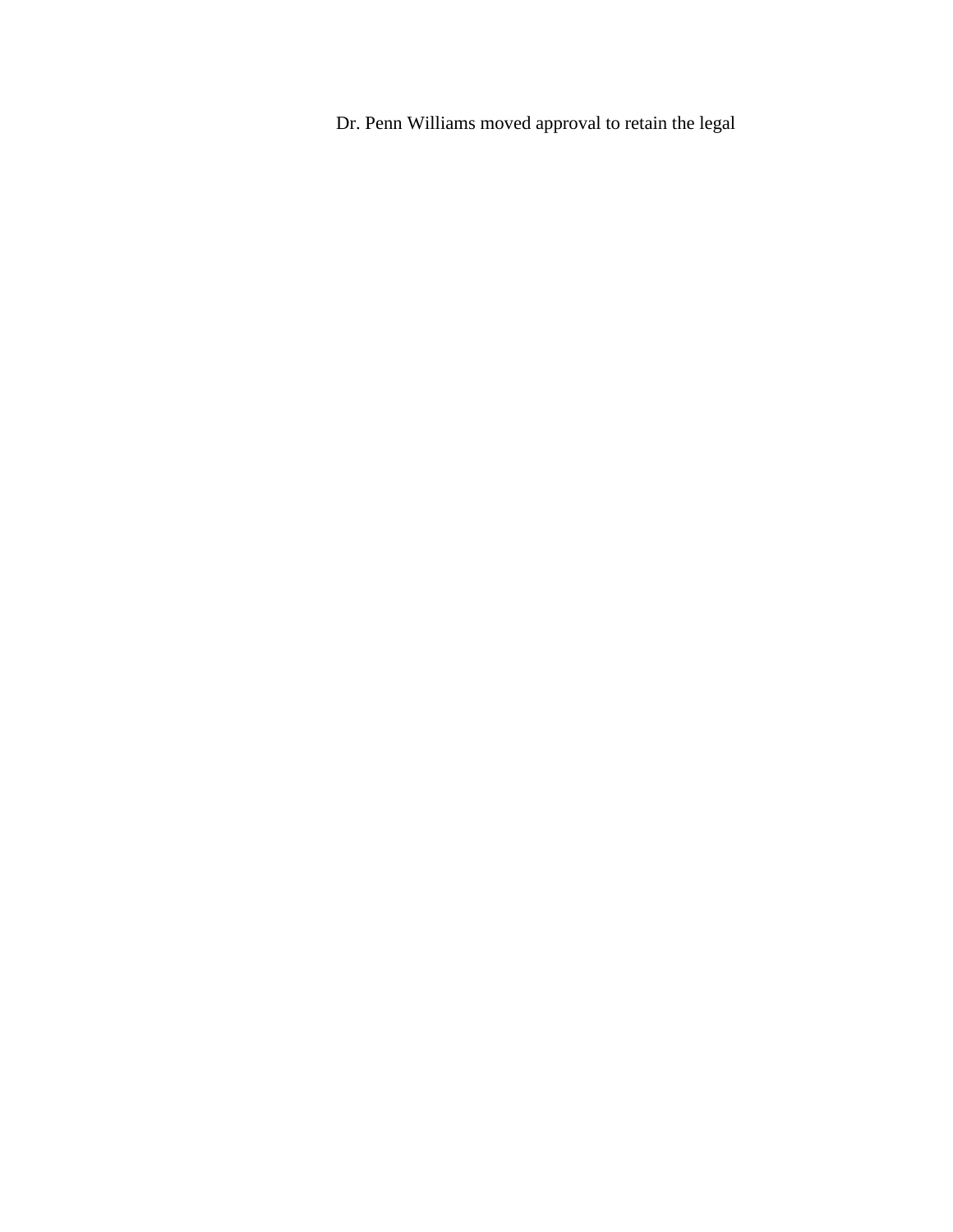services of Mr. Matheny, year-to-year, and that Holland and Knight serve as the legal referral company that Mr. Matheny would utilize them for matters out of his area of expertise and that this be revisited at the end of a year. Mrs. Silvernail seconded the motion. All those voting in favor of the motion - Penn Williams, Silvernail, Handley, Martinez, Johnson; opposed - none. Motion unanimously approved.

 Mrs. Martinez felt it important that Dr. Gamble work with Mr. Matheny to find a way to transition things over the months ahead. It was the consensus of the Board to place legal services on the agenda for the August workshop.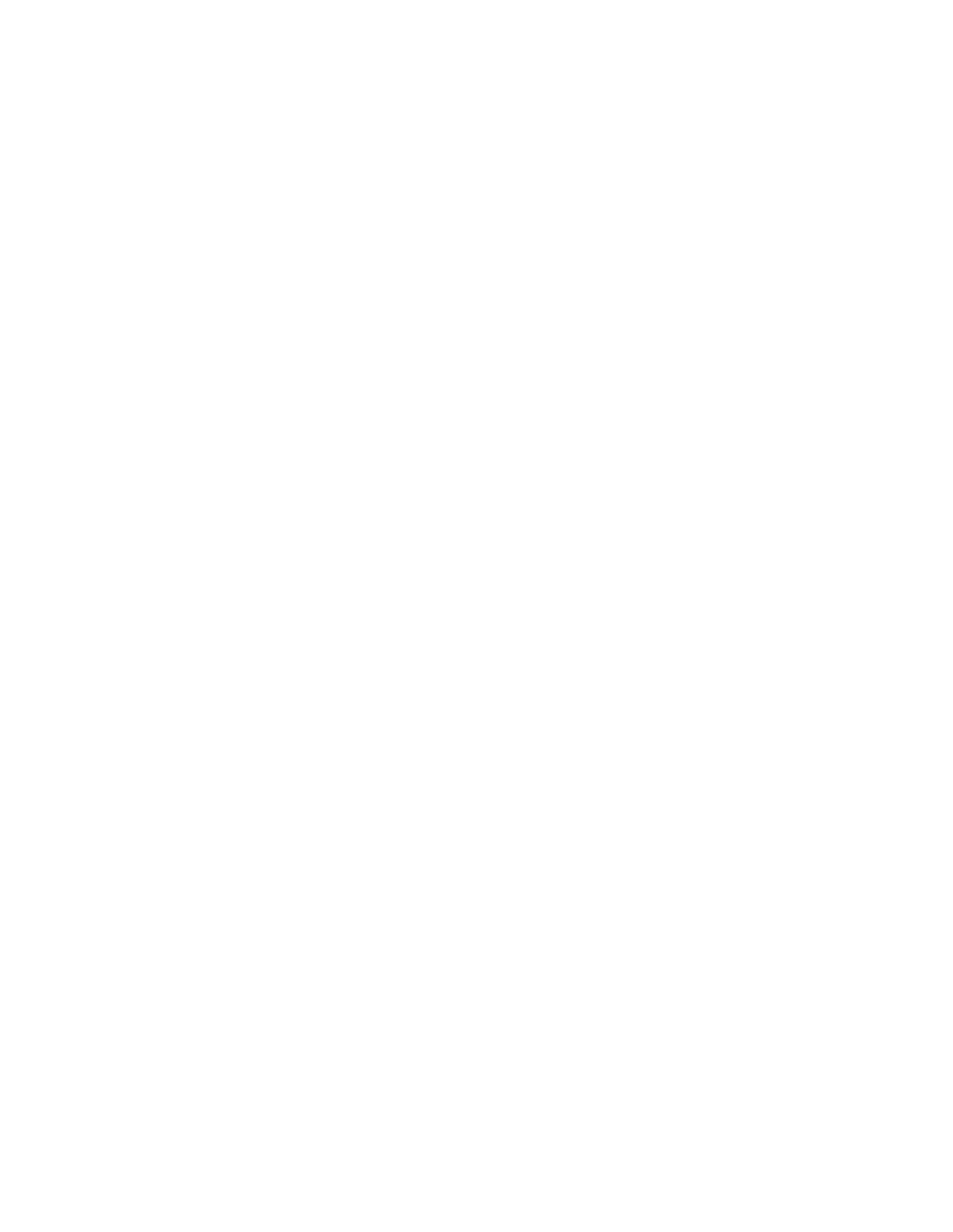# **9. FINANCIAL ACTIONS:**

#### a. Approval of Capital Outlay Budget, 2000-2001 - Mr. Little (Addendum)

Mr. Little reported the Capital Outlay Budget, 2000-2001, is being presented for Board of Trustees Meeting July 17, 2000 Page -8-

> the Board's approval. He briefly reviewed the highlights of the budget. The proposed budget for the 2000-2001 year totals \$29,571,619.65 which includes funds carried over from the 1999-2000 year of \$23,790,814.36 and new funding totaling \$5,780,805.29. Each campus has also submitted a list of smaller projects to renovate or repair areas on campus. The campus based projects are projected at \$900,000 collegewide. Mr. Little answered questions presented by the Board.

> > Mrs. Silvernail moved approval of the Capital Outlay Budget for 2000-2001. Mrs. Martinez seconded the motion. All those voting in favor of the motion - Martinez, Silvernail, Penn Williams, Handley, Johnson; opposed none. Motion unanimously approved.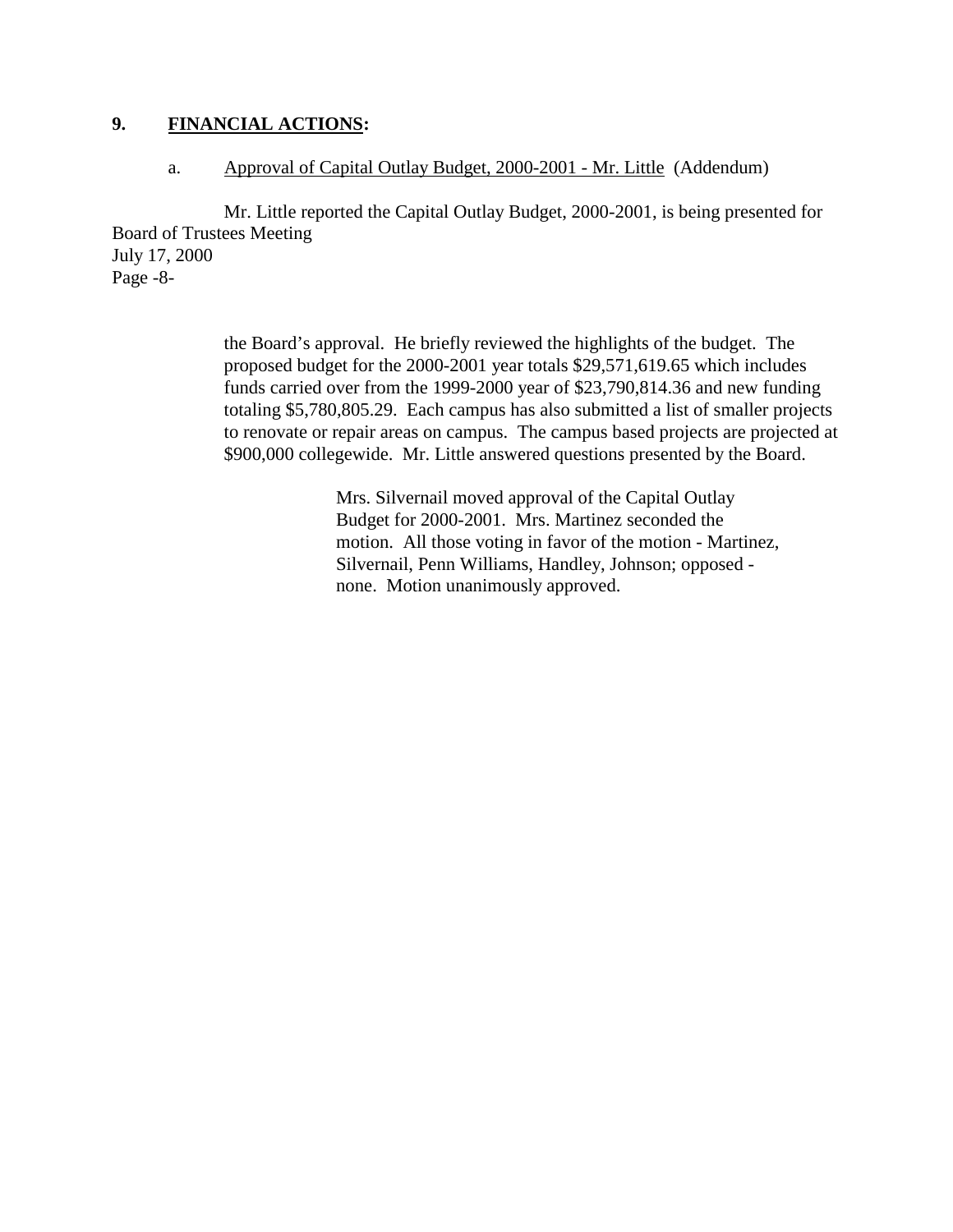# b. Acceptance of Florida Teaching and Research Laboratory Audit, Year Ending 1999 - Mr. Cherry

Mr. Mark Cherry, Associate Vice President for Accounting, answered questions presented by the Board.

> Mrs. Silvernail moved approval of the acceptance of the Florida Teaching and Research Laboratory Audit, Year Ending 1999. Mr. Handley seconded the motion. All those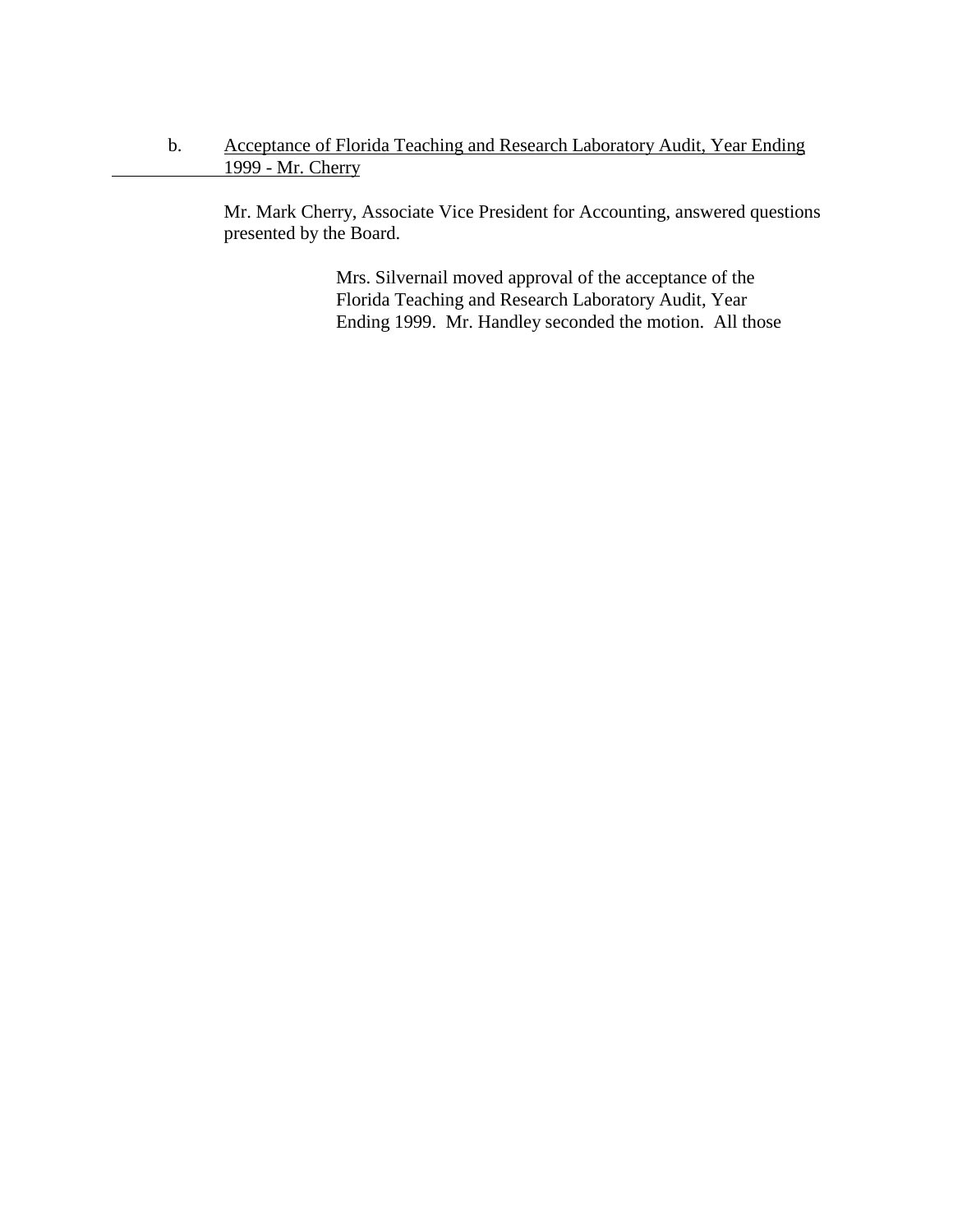voting in favor of the motion - Silvernail, Handley, Penn Williams, Martinez, Johnson; opposed - none. Motion unanimously approved.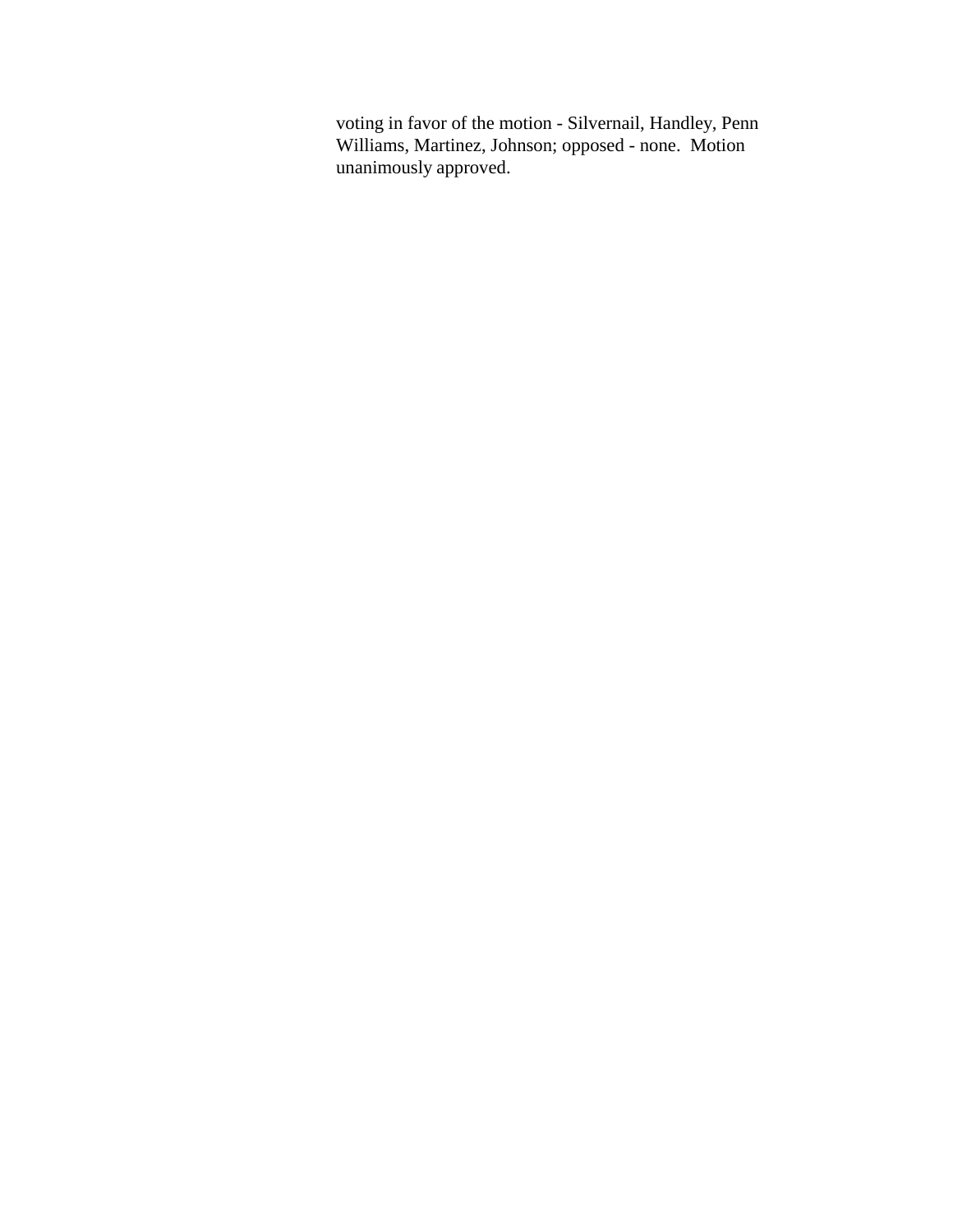#### c. Write-Off of Florida Teaching and Research Laboratories Cash Advance

Mr. Little reported over the years the college had paid the expenditures of the Florida Teaching and Research Laboratories if funds were not available on the FTRL books. The expenditures were charged to the FTRL expense accounts, but the cash came from college accounts. This created a temporary cash advance that has become more than temporary. With the commencement of the MRI agreement the necessity to cover expenses with college money has cased. The college books, however, still record a temporary cash advance to the FTRL totaling \$2,477,411.59 at June 30, 2000. It becomes more apparent that the cash advance is unlikely to be repaid to the college. The Board was asked to approve the write-off of this asset from the college's records. In the event funds become available to repay the advance, the college retains the right to collect. Mr. Little reported the college will have a sufficient fund balance to cover the state minimum requirements after the asset is removed from the books. Mrs. Silvernail commended the college administration for this accomplishment.

Board of Trustees Meeting July 17, 2000 Page -9-

> Mrs. Silvernail moved approval of the write-off of the Florida Teaching and Research Laboratories cash advance. Mrs. Martinez seconded the motion. All those voting in favor of the motion - Silvernail, Martinez, Penn Williams, Handley, Johnson; opposed - none. Motion unanimously approved.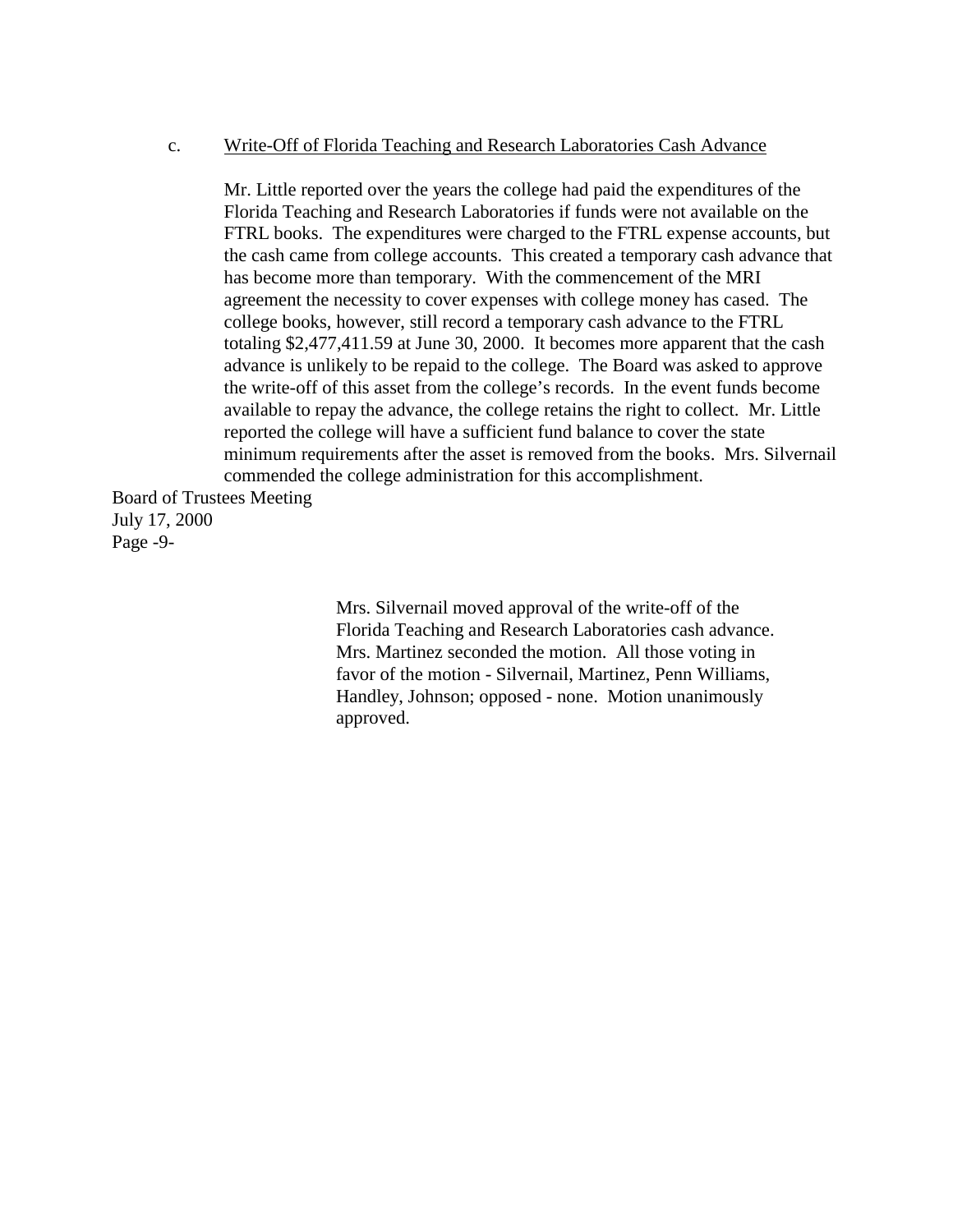#### d. District President's Contract - Mr. Johnson

Mr. Johnson recommended extending Dr. Gamble's contract one year for a threeyear term. Normally in July the president's contract is given consideration for extension for one year with the salary adjustment given to all other employees.

> Mr. Handley moved approval of the extension of Dr. Gamble's contract for one year to include a 3% salary adjustment. Mrs. Silvernail seconded the motion.

 Dr. Gamble stated this is the first year in many years that the college has given differential raises and it does cause some concern among the staff. In deference to that decision he suggested his raise be less than the staff raise, and requested a 2% raise as opposed to the 3% raise.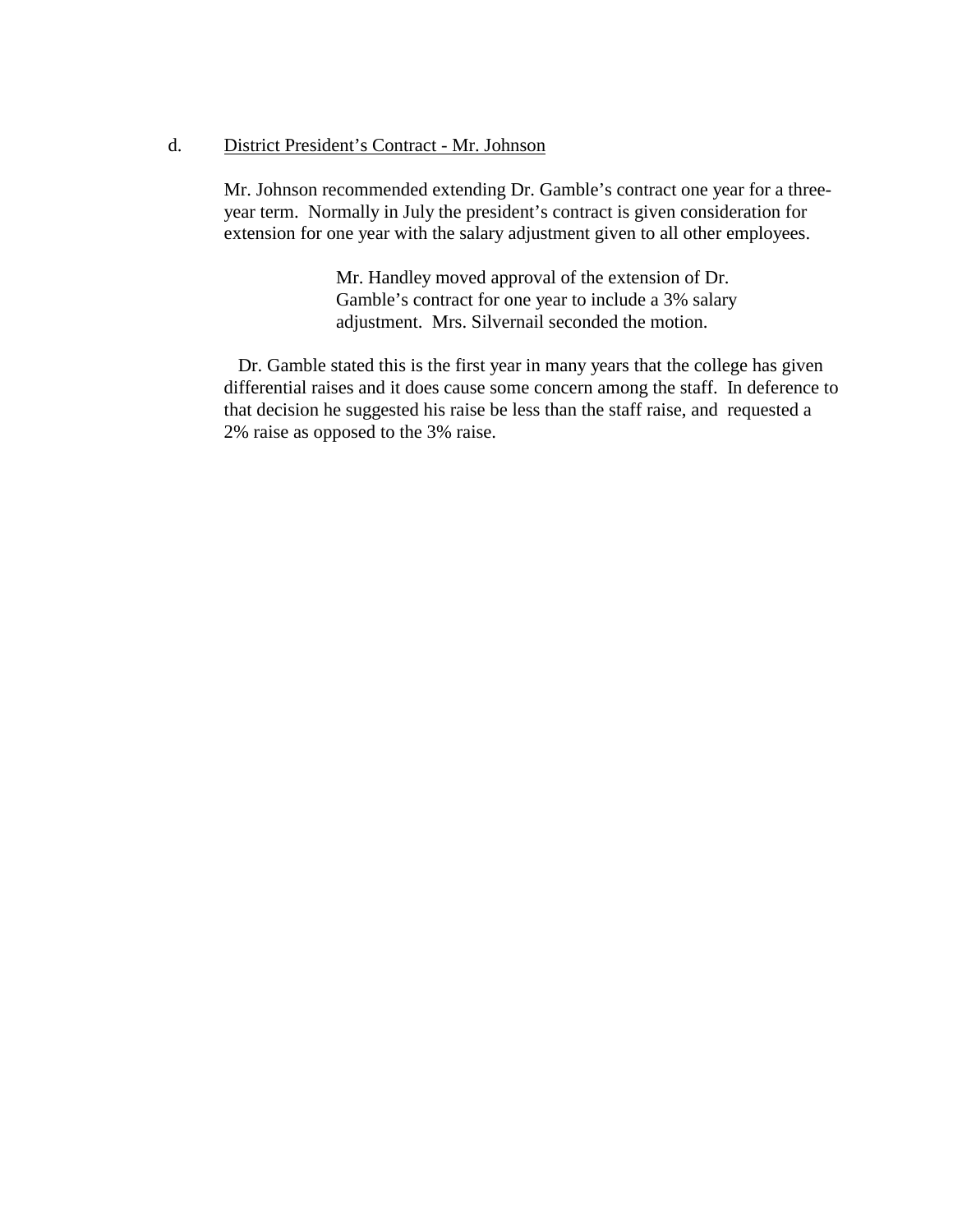The motion was amended to approve the extension of Dr. Gamble's contract for one year and to include a 2% salary adjustment. All those voting in favor of the motion - Handley, Silvernail, Penn Williams, Martinez, Johnson; opposed - none. Motion unanimously approved.

### **10. REPORT OF THE DISTRICT PRESIDENT:**

#### a. Student Center

Dr. Gamble reported the college is approaching the reconstruction of the student center which required everyone being moved from the student center to the Dobson Center. The move to the Dobson Center was a relatively smooth transition which he felt was due to the spirit of staff and their willingness to embrace change. He felt they are looking forward to the completion of the Welcome Center and also felt the smooth transition is a credit to physical plant who came in and made the move in such a manner that there was very little disruption of service.

Board of Trustees Meeting July 17, 2000 Page -10-

#### b. State Board of Community Colleges

This past week BCC hosted the State Board of Community Colleges. The general feedback from the State Board was extremely positive. Thursday was spent on the Cocoa Campus and the Friday meeting was held in the Debus Center, which is a new conferencing center at Kennedy Space Center. As part of that meeting there was a presentation on the new center for Aerospace Development. The college is preparing a business plan for that entity of the college as per the Board's request which will be brought to the Board at the August meeting. The college has received notification from the National Science Foundation that it is among the finalist for distinction as a National Center of Excellence. If successful, the college will receive up to \$1,000,000 a year for three years, in addition to industry match, and state, local and private funds that are designated for this same purpose. c. Fall Enrollment

Dr. Gamble reported fall registration begins July 24 and he is looking forward to hopefully improving the enrollment status from last year. This drop in enrollment has been all through the state, as well as across the country.

d. New Faculty-Staff Benefits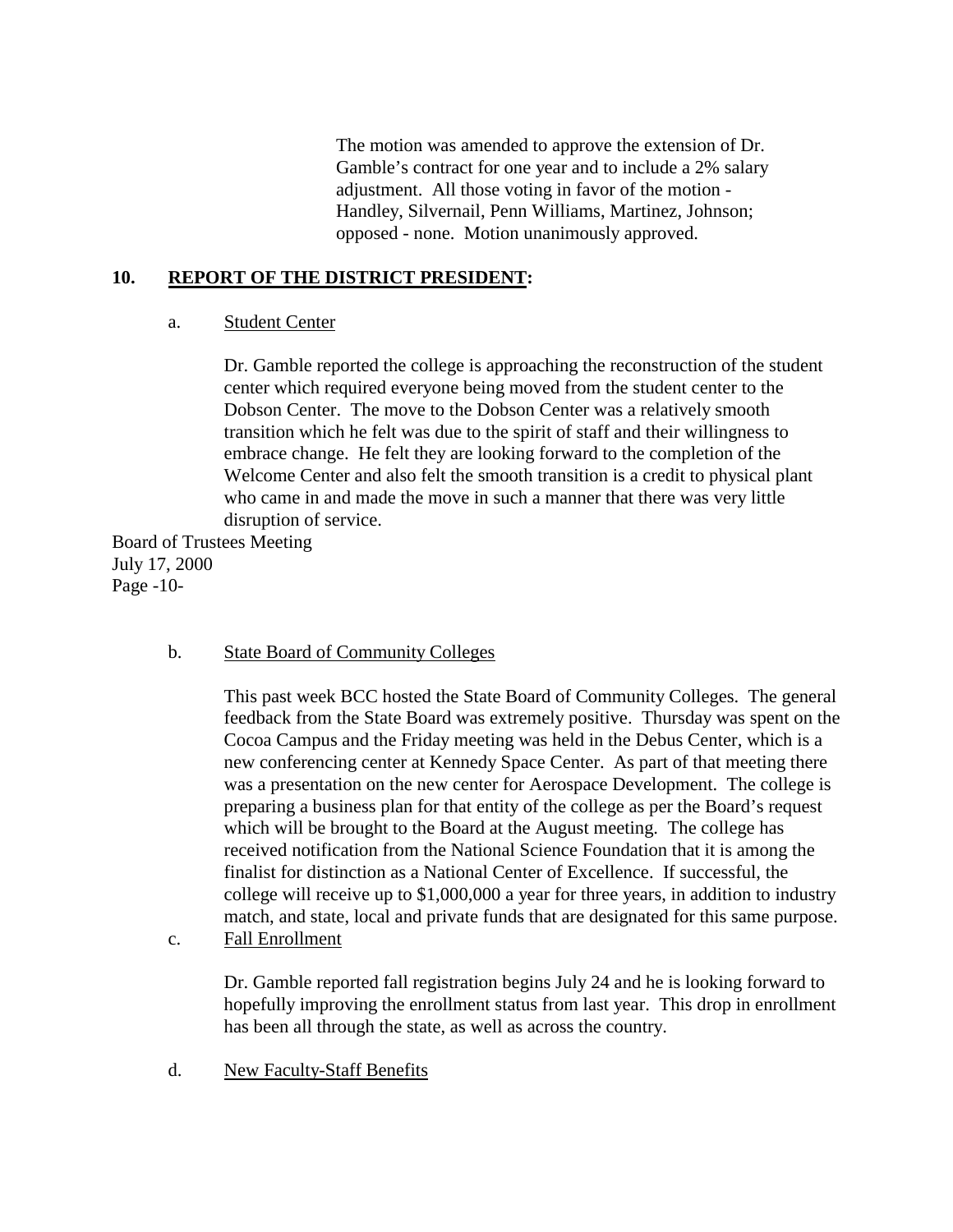Dr. Gamble reported this fall it is hoped to have two new benefits for faculty and staff. The first benefit would be discounted tickets for King Center performances on selected performances. He felt with the wonderful facility and performances available that faculty and staff should have the opportunity to be able to participate. Secondly, a benefit proposing a new tuition waiver program for full-time and permanent part-time faculty and staff of the college to take courses at BCC is being finalized. The program will enable courses to be taken on a space available basis.

### e. Accelerated Degree Options

Dr. Gamble reported this fall two new accelerated degree options are being offered, both of which have been featured in the new fall schedule. The weekend college in Melbourne will concentrate on offering classes in the evening and all day Saturday, which will allow a student to complete an associate degree in less than two years in a fairly concentrated approach. The second program is a concentration factor utilizing regular classes and on top of that using the minimester courses that are available. Those students who can handle the load will have opportunities to advance more quickly.

Board of Trustees Meeting July 17, 2000 Page -11-

#### f. Fall Welcome Back Day

Dr. Gamble reported August 17 from 8:30 a.m. until Noon will be the Welcome Back Day and all faculty and staff will be assembled at the King Center for an opening session. He invited the Board to attend.

#### g. Commencement

Dr. Gamble reported the college will be conducting two commencements on August 5. The Titusville/Cocoa commencement will be at 3:00 p.m. and the Melbourne/Palm Bay commencement will be held at 7:00 p.m. Both of the ceremonies will be held in the King Center.

#### h. College Goals Workshop

Dr. Gamble reported August 18 and 19 the College Goals Workshop has been scheduled which will be held on Friday and Saturday for the Board. He reminded the Board to submit their goals and priorities on the check-off sheet in advance of the meeting so that a sense of the Board's priorities can be provided at the meeting. The workshop will begin on Friday, August 18 at 3:00 p.m. and will be held on Saturday, August 19 from 9:00 a.m. until Noon.